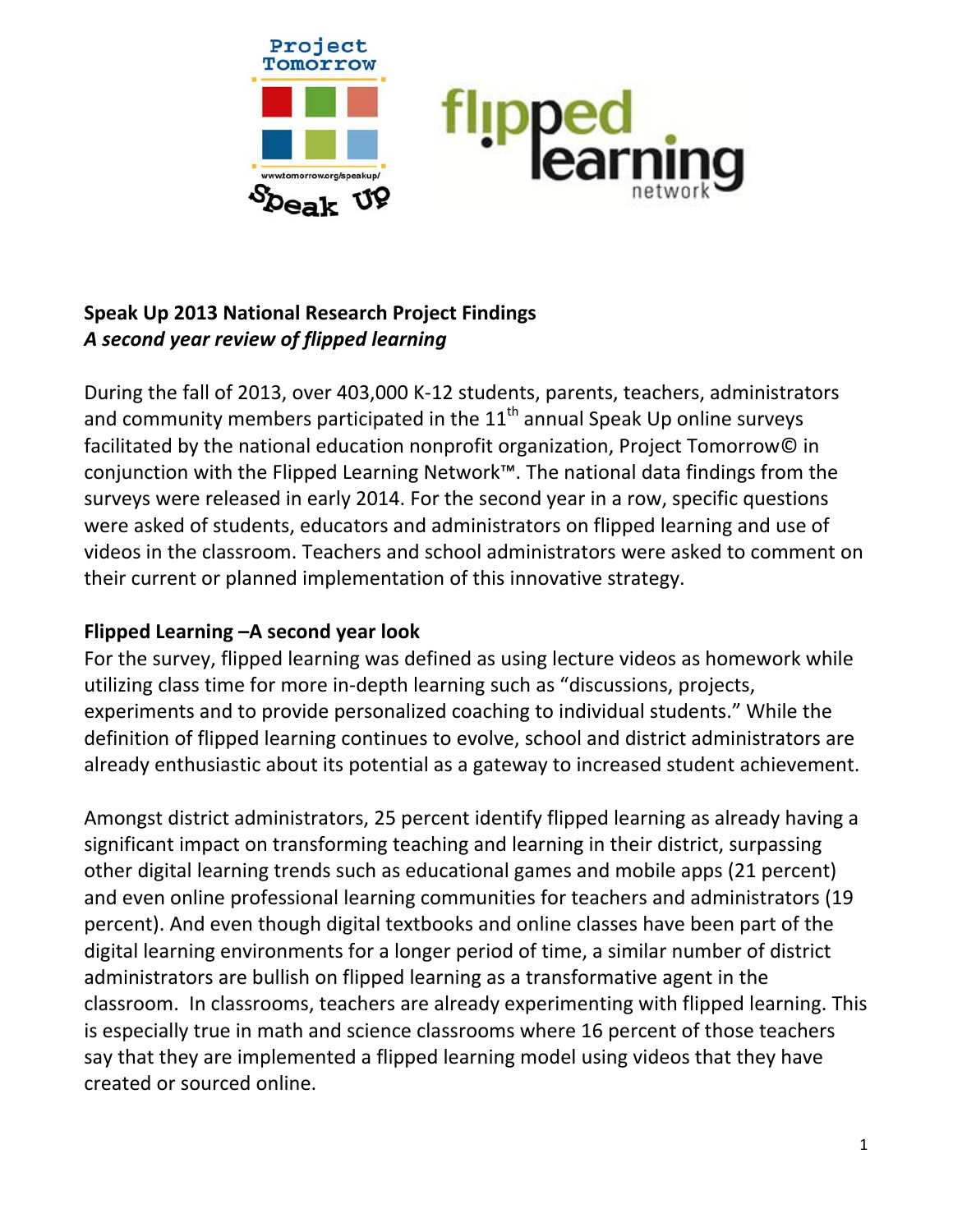

The national research also indicated that an additional 15 percent of teachers and 40 percent of administrators said they were interested in "trying flipped learning" this year in their classrooms and schools. Acknowledging that they need more training to do this effectively, 16 percent of teachers have "learning how to flip my classroom" on their wish list for professional development this year. This corresponds with what we hear from administrators about the challenges implementing many new digital learning initiatives in the classroom; teachers need new training to implement these approaches successfully in the classroom. School principals' interest in flipped learning however transcends their concerns about their current teaching staff. When asked to identify the technology experiences they think pre‐service teachers should have before getting a teaching credential, 41 percent say that these teacher candidates should learn how to set up a flipped learning class model.

### **What's holding teachers and administrators back?**

Teachers and site administrators continued to be in agreement that the following hindrances may be keeping them from flipping their classrooms; concerned that students might not have "access at home," needed instruction on how to "make" or "find high quality videos," and how to "best utilize" the additional classroom time.

But the overall drop in these concerns from last year are stark indicators of ongoing acceptance of this ideology. For instance, 11 percent of teachers and 18 percent of administrators are less concerned than the previous year about students not being able to access videos at home. Eight percent of both teachers and administrators are less concerned about how to make the videos, and 5 percent of teachers and 3 percent of administrators are less concerned about how to find high quality videos. While teachers remained unchanged in their request for instruction on how best to utilize videos in the classroom, the concern by administrators dropped from 31 percent to 9. Five percent of administrators indicated they had provided training for teachers on flipped learning this past year.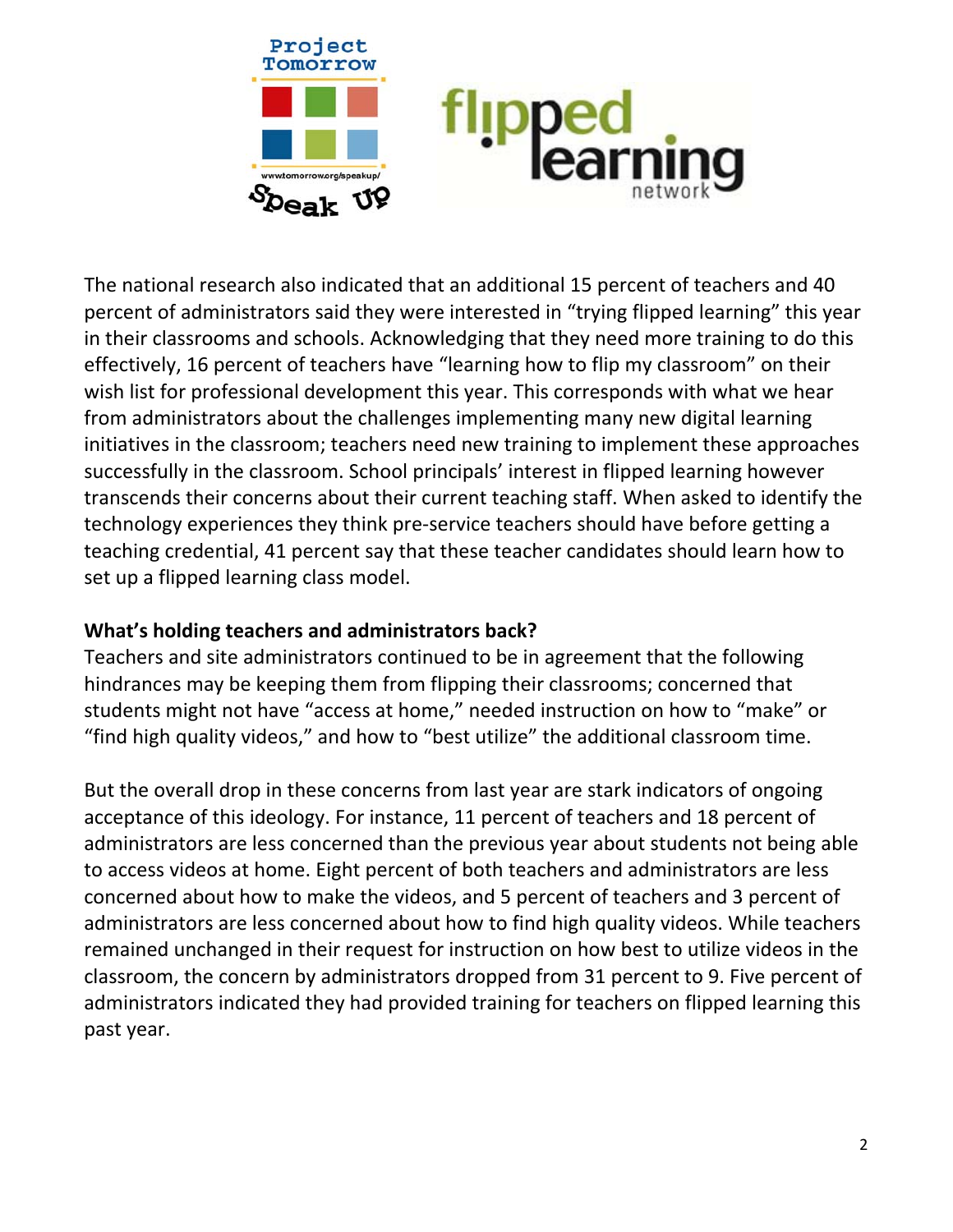

### **Use of videos in class**

When asked about their use of digital content in the classroom, 46 percent of teachers said that they are currently using videos that they find online within their classroom instruction and 16 percent say that they are regularly creating videos of their lessons or lectures to students to watch. Librarians and media specialists are also tapping into video both within their own practice and to support teachers and classroom instruction. Almost 5 of 10 librarians say that they are regularly finding videos and other rich media to support classroom instruction and 37 percent are helping to build teacher capacity by supporting teacher development of such media for classroom use as well. In many ways librarians and media specialists may be in the best position to help teachers acquire the skills to use and create videos within the classroom as 45 percent of librarians say that they are already regularly creating videos and similar rich media as part of their professional practice.

Administrators also continue to support the use of video within instruction and believe that it has an important role within classrooms today and tomorrow. Approximately one‐quarter of school principals (24 percent) indicated that their teachers are using videos they found online or creating their own videos as part of their flipped learning model implementation. And thinking ahead to the next generation of classroom teachers, 66 percent of principals said that they want pre‐service teachers to learn how to create and use videos and other digital media within their teacher preparation programs.

While using video in a classroom does not equate to flipped learning, it is a strong indicator that educators are open to time shifting their lectures and instruction, using video as supplemental materials, and for test review.

### **Student voices on flipped learning**

Of the over 180,000 middle and high school students who participated in the Speak Up 2013 surveys, almost three‐quarters of these students agree that flipped learning would be a good way for them to learn, with 32 percent of those students *strongly*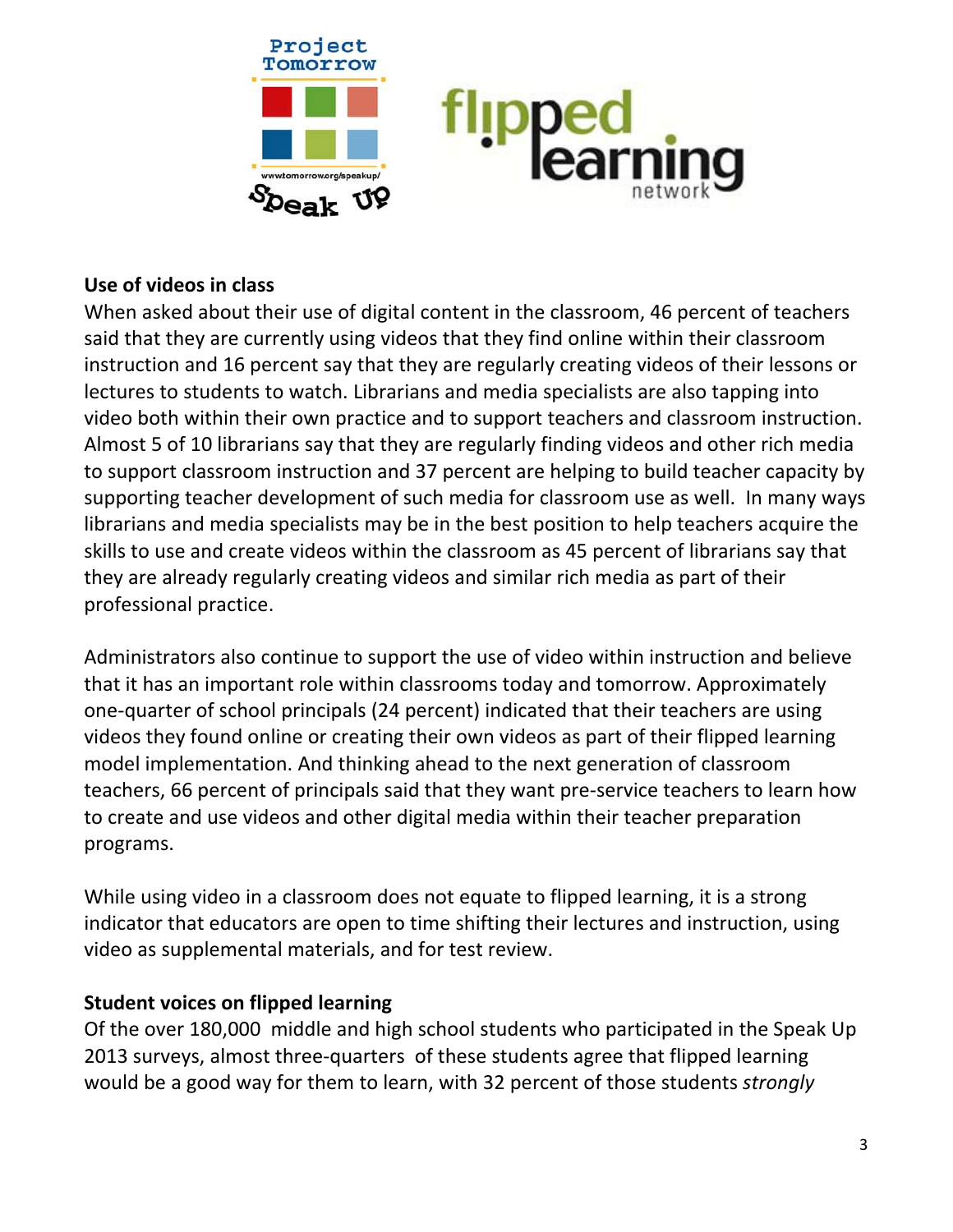

*agreeing* with that idea. As the Speak Up data has documented with other new digital learning trends, the student interest in new classroom models often precedes teacher or even administrator interest or exploration. As Project Tomorrow has reported for several years in Speak Up reports, today's students in many ways serve as a digital advance team for educators. Student interest therefore in flipped learning should be taken very seriously by teachers and administrators. Students' reflections on how technology is being used in their classrooms is often an indicator about emerging adoptions. Such is the case with the use of online videos by students to support their learning process. Representative of the increasing role of video use within classroom instruction and teacher comfort with that media, middle school and high school students reported a 20% increase from 2012 to 2013 in their use of videos as part of their learning process, both those that are online as well as videos created by their teachers.





© Project Tomorrow 2014